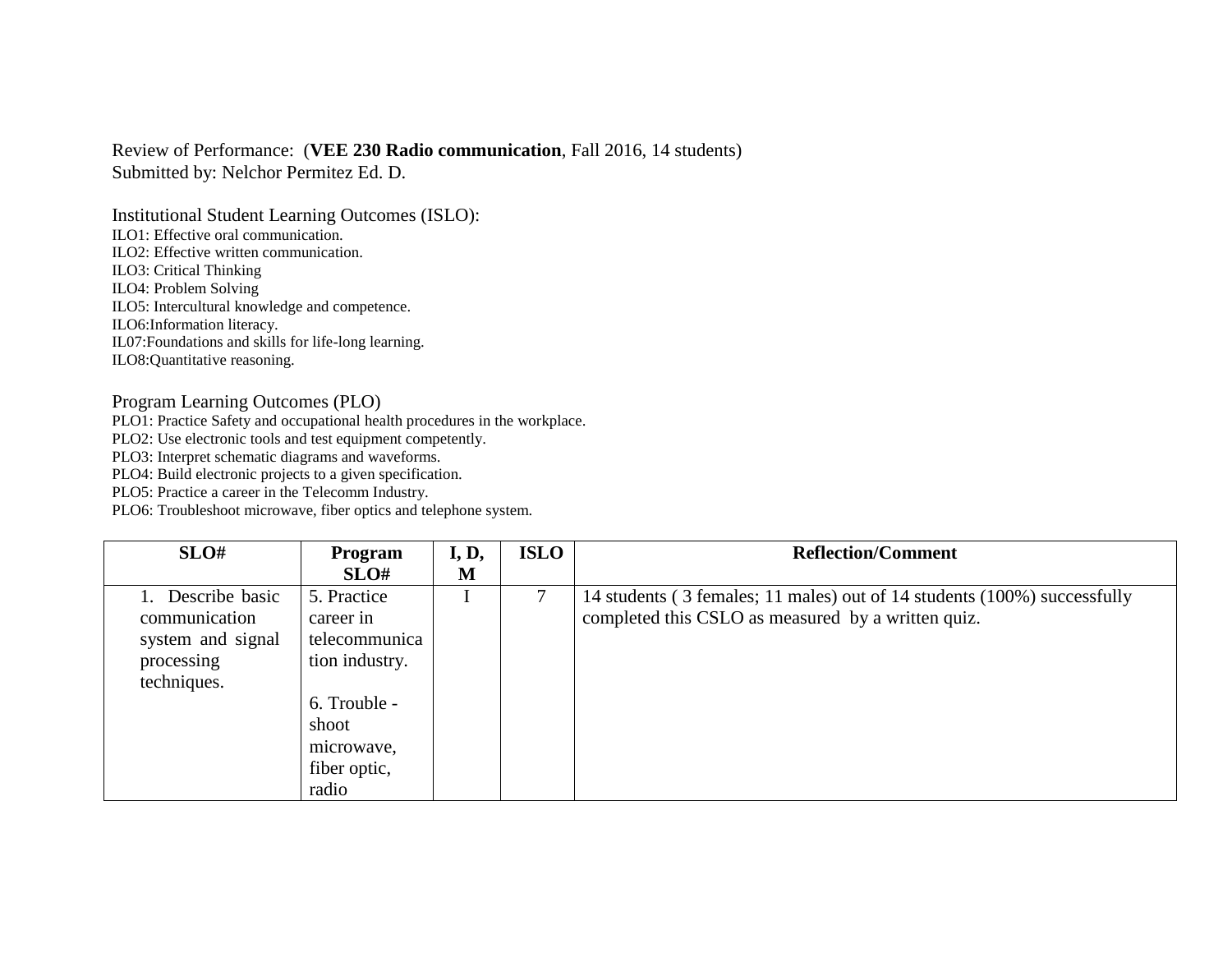|                   | communicatio   |             |                |                                                                          |
|-------------------|----------------|-------------|----------------|--------------------------------------------------------------------------|
|                   | n and          |             |                |                                                                          |
|                   | telephone      |             |                |                                                                          |
|                   | system         |             |                |                                                                          |
| 2. Describe       | 5. Practice    | $\mathbf D$ | 7              | 14 students (3 females; 11 males) out of 14 students (100%) successfully |
| amplitude         | career in      |             |                | completed this CSLO as measured by using hands on experiments and a      |
| modulation (AM)   | telecommunica  |             |                | written quiz.                                                            |
| and frequency     | tion industry. |             |                |                                                                          |
| modulation (FM)   |                |             |                |                                                                          |
| signals           | 6.             |             |                |                                                                          |
|                   | Troubleshoot   |             |                |                                                                          |
|                   | microwave,     |             |                |                                                                          |
|                   | fiber optic,   |             |                |                                                                          |
|                   | radio          |             |                |                                                                          |
|                   | communicatio   |             |                |                                                                          |
|                   | n and          |             |                |                                                                          |
|                   | telephone      |             |                |                                                                          |
|                   |                |             |                |                                                                          |
| 3. Describe AM    | system         | D           | $\overline{7}$ |                                                                          |
|                   | 5. Practice    |             |                | 14 students (3 females; 11 males) out of 14 students (100%) successfully |
| and FM signal     | career in      |             |                | completed this CSLO as measured by using hands on experiments and a      |
| path and circuit. | telecommunica  |             |                | written quiz.                                                            |
|                   | tion industry. |             |                |                                                                          |
|                   |                |             |                |                                                                          |
|                   | 6.             |             |                |                                                                          |
|                   | Troubleshoot   |             |                |                                                                          |
|                   | microwave,     |             |                |                                                                          |
|                   | fiber optic,   |             |                |                                                                          |
|                   | radio          |             |                |                                                                          |
|                   | communicatio   |             |                |                                                                          |
|                   | n and          |             |                |                                                                          |
|                   | telephone      |             |                |                                                                          |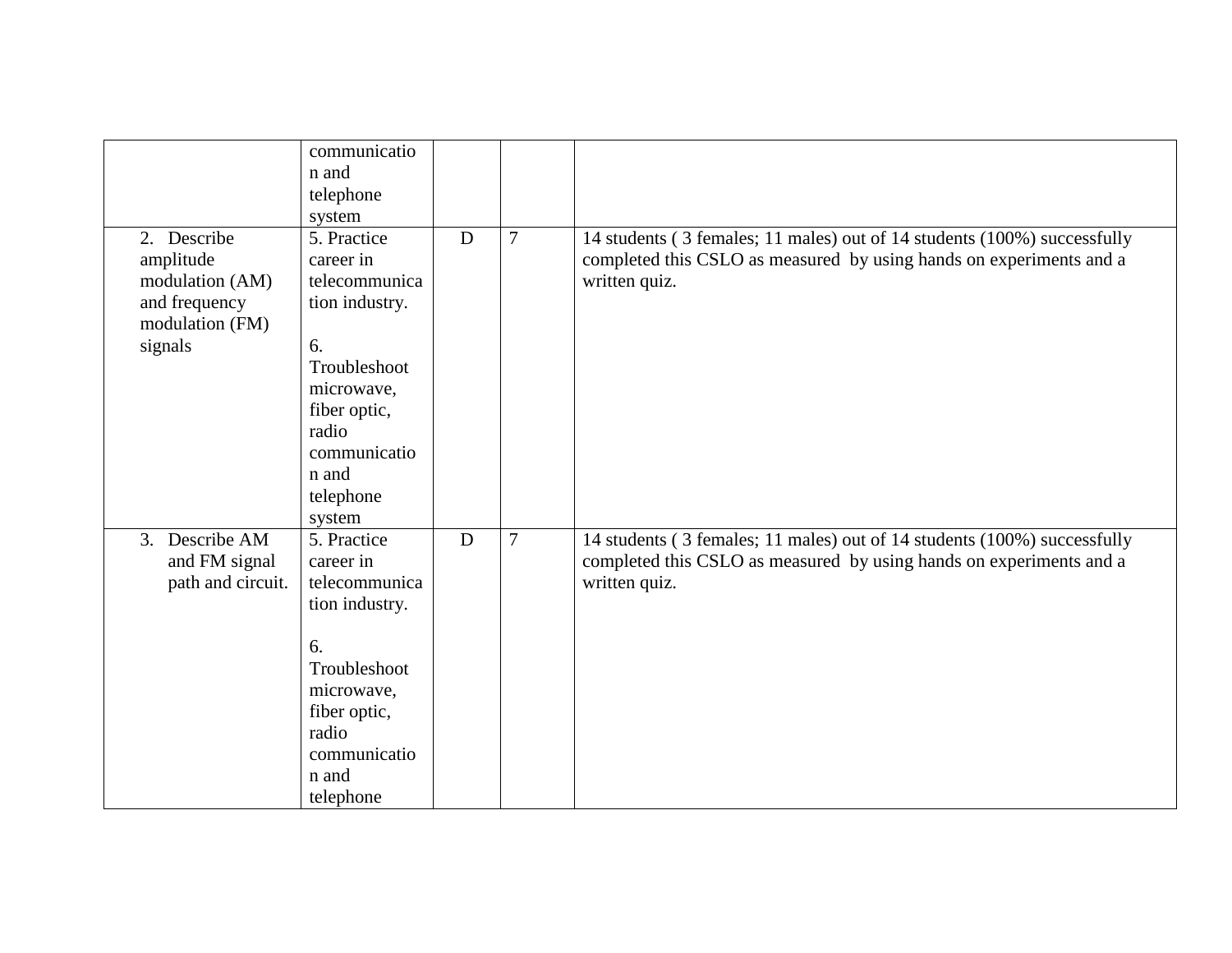|    |                                | system                     |   |        |                                                                                                                                                                  |
|----|--------------------------------|----------------------------|---|--------|------------------------------------------------------------------------------------------------------------------------------------------------------------------|
|    | 4. Describe AM                 | 5. Practice                | D | 7      | 14 students (3 females; 11 males) out of 14 students (100%) successfully                                                                                         |
|    | and FM modulator               | career in                  |   |        | completed this CSLO as measured by using hands on experiments and a                                                                                              |
|    | and demodulator.               | telecommunica              |   |        | written quiz.                                                                                                                                                    |
|    |                                | tion industry.             |   |        |                                                                                                                                                                  |
|    |                                |                            |   |        |                                                                                                                                                                  |
|    |                                | 6.Troubleshoot             |   |        |                                                                                                                                                                  |
|    |                                | microwave,                 |   |        |                                                                                                                                                                  |
|    |                                | fiber optic,               |   |        |                                                                                                                                                                  |
|    |                                | radio                      |   |        |                                                                                                                                                                  |
|    |                                | communicatio               |   |        |                                                                                                                                                                  |
|    |                                | n and                      |   |        |                                                                                                                                                                  |
|    |                                | telephone                  |   |        |                                                                                                                                                                  |
|    |                                | system                     |   |        |                                                                                                                                                                  |
|    | Monitor modulated              | 5.Practice                 | D | 7      |                                                                                                                                                                  |
| 5. |                                |                            |   |        | 14 students (3 females; 11 males) out of 14 students (100%) successfully                                                                                         |
|    | signal in AM and FM career in  |                            |   |        | completed this CSLO as measured by using hands on experiments and a                                                                                              |
|    | receiver.                      | telecommunica              |   |        | written quiz.                                                                                                                                                    |
|    |                                | tion industry.             |   |        |                                                                                                                                                                  |
|    |                                |                            |   |        |                                                                                                                                                                  |
|    |                                | 6.Troubleshoot             |   |        |                                                                                                                                                                  |
|    |                                | microwave,                 |   |        |                                                                                                                                                                  |
|    |                                | fiber optic,               |   |        |                                                                                                                                                                  |
|    |                                | radio                      |   |        |                                                                                                                                                                  |
|    |                                | communicatio               |   |        |                                                                                                                                                                  |
|    |                                | n and                      |   |        |                                                                                                                                                                  |
|    |                                | telephone                  |   |        |                                                                                                                                                                  |
|    |                                | system                     |   |        |                                                                                                                                                                  |
|    | 6. Troubleshoot AM and         | 5.Practice                 | M | $\tau$ |                                                                                                                                                                  |
|    |                                |                            |   |        |                                                                                                                                                                  |
|    |                                |                            |   |        |                                                                                                                                                                  |
|    |                                | tion industry.             |   |        |                                                                                                                                                                  |
|    | FM transmitter and<br>receiver | career in<br>telecommunica |   |        | 14 students (3 females; 11 males) out of 14 students (100%) successfully<br>completed this CSLO as measured by using hands on experiments and a<br>written quiz. |
|    |                                |                            |   |        |                                                                                                                                                                  |